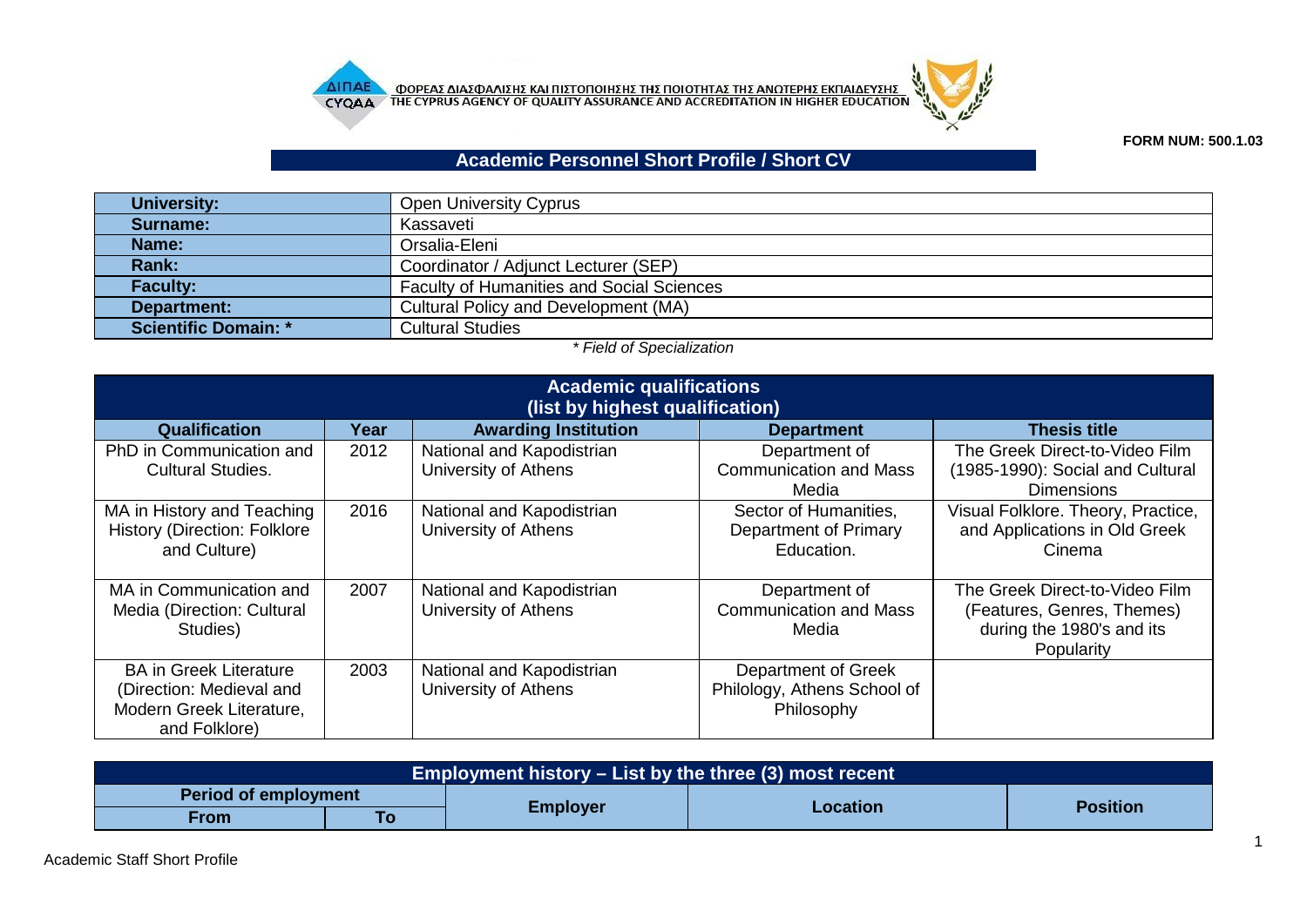| 2021 | 2021 | University of Thessaly          | Volos | Adjunct tutor |
|------|------|---------------------------------|-------|---------------|
| 2020 | 2021 | <b>Hellenic Open University</b> | Patra | Adjunct tutor |
| 2020 | 2020 | University of Thessaly          | Volos | Adjunct tutor |

| Key refereed journal papers, monographs, books, conference publications etc. List the five (5) more recent and other<br>five (5) selected - (max total 10) |      |                                                                                                                   |                      |                                                                                                                                    |      |                |
|------------------------------------------------------------------------------------------------------------------------------------------------------------|------|-------------------------------------------------------------------------------------------------------------------|----------------------|------------------------------------------------------------------------------------------------------------------------------------|------|----------------|
| <b>Ref. Number</b>                                                                                                                                         | Year | <b>Title</b>                                                                                                      | <b>Other authors</b> | <b>Journal and</b><br><b>Publisher /</b><br><b>Conference</b>                                                                      | Vol. | <b>Pages</b>   |
|                                                                                                                                                            | 2020 | Lefteris Xanthopoulos. From<br>Tourkovounia to Beloiannisz.<br>Four Essays.                                       |                      | Athens: Papazisis                                                                                                                  |      | 128            |
| 2                                                                                                                                                          | 2020 | <b>Transnational Adaptations.</b><br>The Case of the Greek<br>Musical Film.                                       |                      | In B. Kaklamanidou<br>(ed.), Adaptation 4.0:<br>A State of<br>Polymorphia.<br>Michigan: Wayne<br><b>State University</b><br>Press. |      |                |
| 3                                                                                                                                                          | 2019 | "Sharp Sybaritic"<br><b>Retrofuturistic Deco Realism:</b><br>Some Preliminary Notes on<br>the 1980s Airbrush Art. |                      | Imaginations: Journal<br>of Cross-Cultural<br>Image Studies, 10 (2).                                                               |      |                |
| 4                                                                                                                                                          | 2018 | Visual Ethnography and<br>Education.                                                                              | Rea Kakampoura       | Athens: Pedio                                                                                                                      |      | 270            |
| 5                                                                                                                                                          | 2018 | From Photojournalism to Video<br>Representation: The Visual<br>Moral Panic around Drug<br>Addiction in the 1980s. |                      | In K. Katsapis (ed.),<br><b>Controversial Youth</b><br><b>Cultures in Post-war</b><br>Greece. Athens: Okto                         |      | $121 -$<br>145 |
| 6                                                                                                                                                          | 2018 | Aspects of Unexpected<br>Ethnographicness on the                                                                  |                      | In M. Spyridakis, H.<br>Koutsoukou & A.<br>Marinopoulou (eds),                                                                     |      | 443-<br>464    |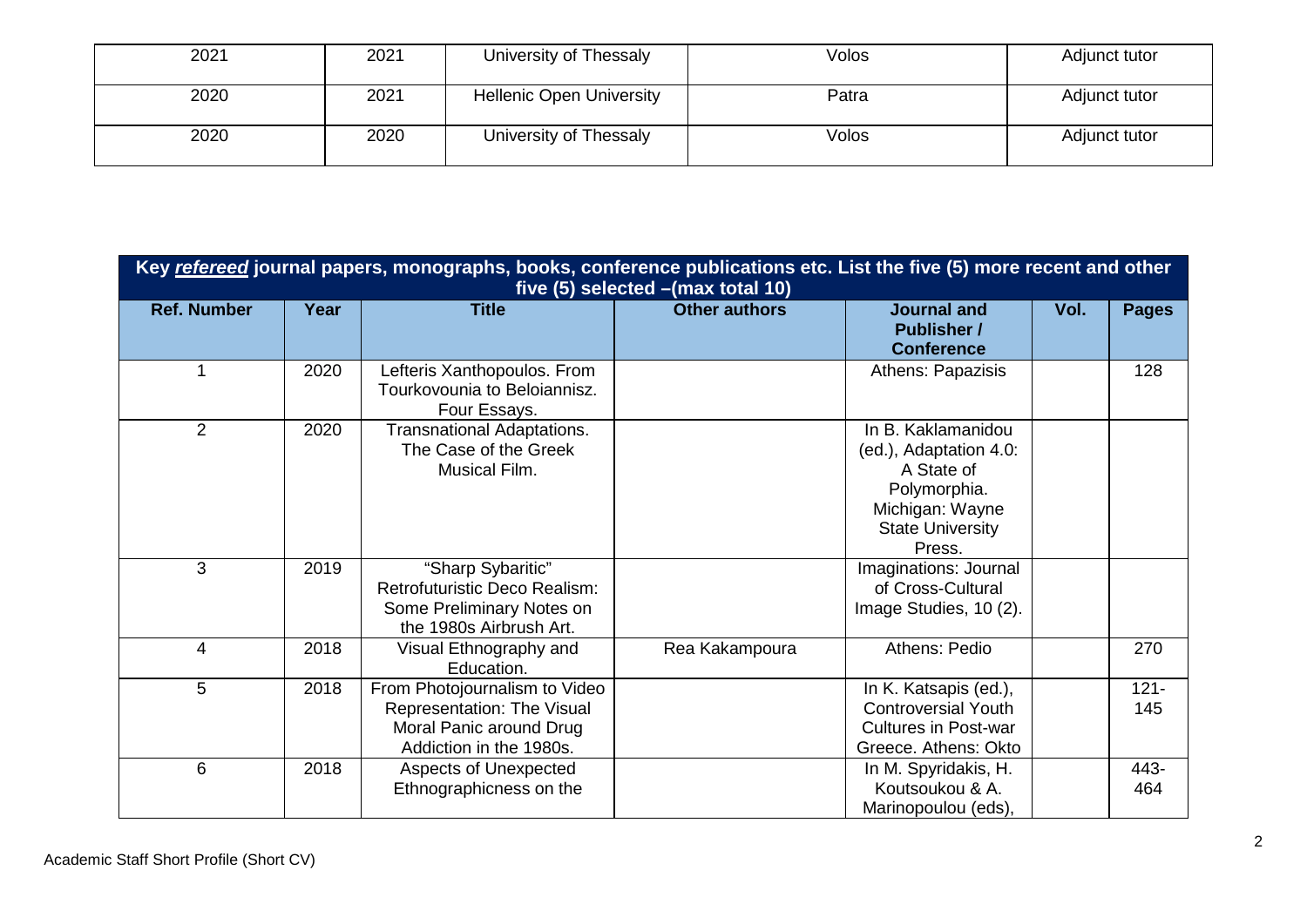|                |      | Greek Internet: YouTube as a<br>Digital Visual Museum.                                                                     |                        | Society of<br>Cyberspace. Athens:<br>I. Sideris                                                                                                                                         |         |                |
|----------------|------|----------------------------------------------------------------------------------------------------------------------------|------------------------|-----------------------------------------------------------------------------------------------------------------------------------------------------------------------------------------|---------|----------------|
| $\overline{7}$ | 2017 | Kassaveti, O.-E. &<br>Sotiropoulos, D. (eds) (2017).<br>Images and Discourses of<br>Athens.                                | Sotiropoulos, D. (eds) | Nea Hestia                                                                                                                                                                              | 1873    |                |
| 8              | 2017 | Celebrating Locality: A Small<br>Fair near Kifissos River.                                                                 |                        | Visual Ethnography<br>Journal                                                                                                                                                           | I, 6(1) | $251 -$<br>267 |
| 9              | 2017 | Epi Kolono (1983): A<br><b>Comparative Reading Based</b><br>on Visual Folklore and<br>Autoethnography.                     |                        | Nea Hestia                                                                                                                                                                              | 1873    | 304-<br>312    |
| 10             | 2016 | Audio-visual Consumption in<br>the Greek VHS Era: Social<br>Mobility, Privatization and the<br>VCR Audiences in the 1980s. |                        | In K. Kornetis, E.<br>Kotsovili & N.<br>Papadogiannis (eds),<br>Consumption and<br>Gender in Southern<br>Europe since the<br>Long 1960s London,<br>New Delhi & New<br>York: Bloomsbury. |         | $241 -$<br>256 |

|                    | Exhibitions (where applicable). List the five (5) more recent and other five (5) selected. |                                                                                                                                                            |                              |                                                          |                                                                                                                                    |
|--------------------|--------------------------------------------------------------------------------------------|------------------------------------------------------------------------------------------------------------------------------------------------------------|------------------------------|----------------------------------------------------------|------------------------------------------------------------------------------------------------------------------------------------|
|                    |                                                                                            |                                                                                                                                                            | (max total 10)               |                                                          |                                                                                                                                    |
| <b>Ref. Number</b> | <b>Date</b>                                                                                | <b>Topic</b>                                                                                                                                               | <b>International / Local</b> | Location*                                                | <b>Role in Exhibition</b>                                                                                                          |
|                    | May 2016<br>- March<br>2017                                                                | "Audiovisual Culture and Video".<br>"GR80s. Greece in the 80s in<br>Technopolis" Exhibition, Curated by<br>Vassilis Vamvakas - Panagis<br>Panagiotopoulos. | Local                        | Technopolis of the<br>Municipality of<br>Athens, Athens. | Junior Curator in the<br>following Sections:<br>Popular Culture,<br>Television,<br>Documentary /<br>Ethnographic Film<br>(Lefteris |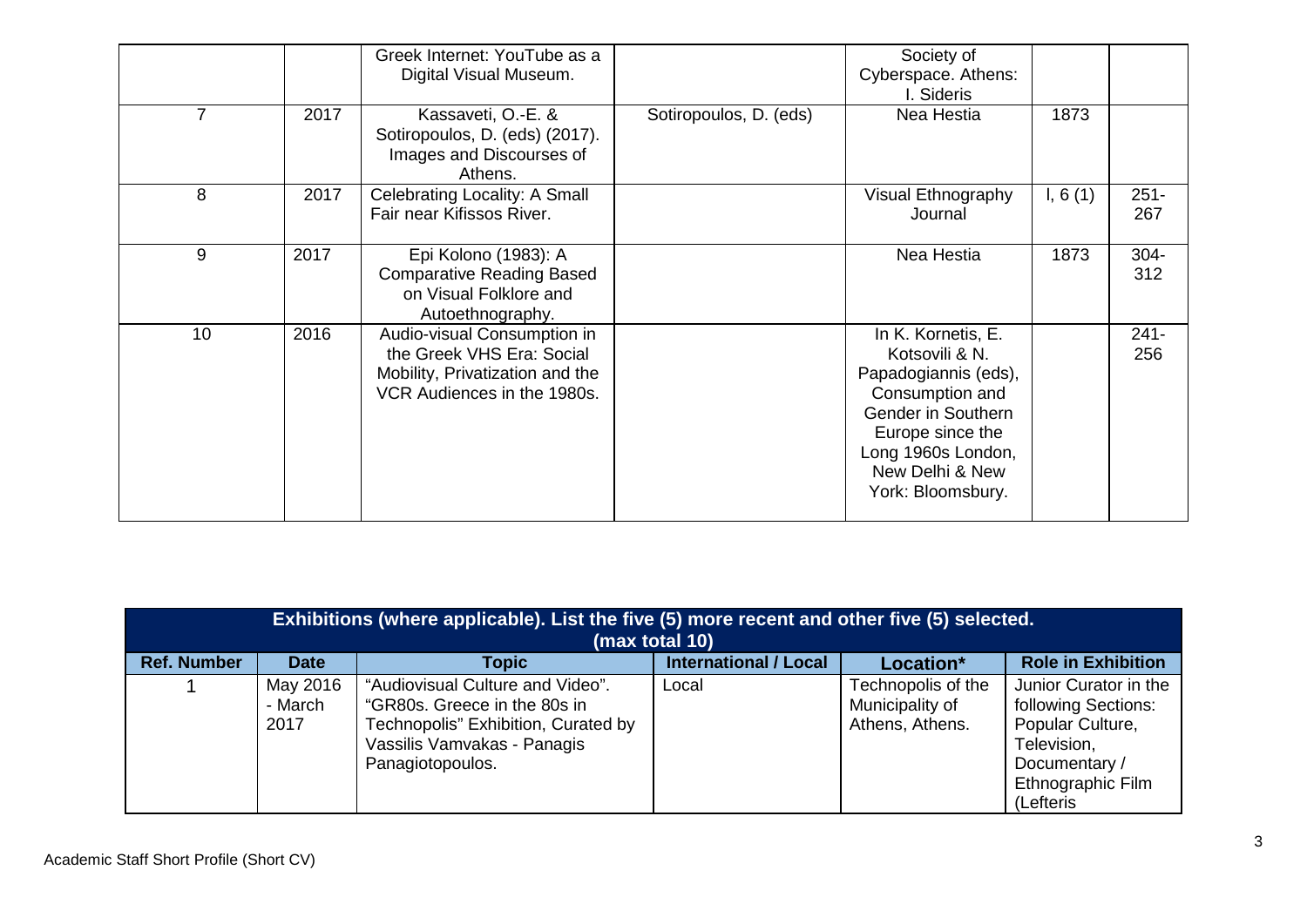|   |                                         |                                                                                                                                |       |                                                        | Xanthopoulos, Maria<br>Maurikou), Popular<br>Cinema, Direct-to-<br>Video Film,<br>Experimental<br>Cinema (Angelidis,<br>Laskaris) |
|---|-----------------------------------------|--------------------------------------------------------------------------------------------------------------------------------|-------|--------------------------------------------------------|-----------------------------------------------------------------------------------------------------------------------------------|
| 2 | January<br>$2013 -$<br>December<br>2014 | Athens Avant-Garde Film Festival.                                                                                              | Local | <b>Greek Film Archive</b><br>- Film Museum,<br>Athens. | Program Curator.                                                                                                                  |
| 3 | January<br>$2007 -$<br>October<br>2009  | 5th & 6th Athens Avant-Garde Film<br>Festival (Greek Film Archive-Film<br>Museum) / 4th Athens Women's<br><b>Film Festival</b> | Local | <b>Greek Film Archive</b><br>- Film Museum,<br>Athens. | Program Curator<br>and Co-ordinator.                                                                                              |

\**Specify venue, geographic location etc*

|                    | Research Projects. List the five (5) more recent and other five (5) selected<br>(max total 10) |                                                                                                                 |                                                                                                                                                                                                             |                                                                                                                                 |  |  |
|--------------------|------------------------------------------------------------------------------------------------|-----------------------------------------------------------------------------------------------------------------|-------------------------------------------------------------------------------------------------------------------------------------------------------------------------------------------------------------|---------------------------------------------------------------------------------------------------------------------------------|--|--|
| <b>Ref. Number</b> | <b>Date</b>                                                                                    | <b>Title</b>                                                                                                    | <b>Funded by</b>                                                                                                                                                                                            | <b>Project Role*</b>                                                                                                            |  |  |
|                    | $5/8/2019 -$<br>4/12/2019                                                                      | "Cinema and Professionals in Greece".                                                                           | Implementation<br>Body: IME-<br><b>GSEVEE</b> (Hellenic<br>Confederation of<br>Professionals,<br>Craftsmen &<br>Merchants)                                                                                  | Principal Researcher in the<br>framework of the "Institutional,<br><b>Research and Operational</b><br>Strengthening of GSEVEE". |  |  |
| $\overline{2}$     | $1/10/2018 -$<br>31/1/2019                                                                     | "Modern Tensions in the Production of<br><b>Cultural Products for Children and Youth</b><br>during the Crisis". | Implementation<br>Body: Laboratory<br>of Social Sciences,<br>National and<br>Kapodistrian<br>University of<br>Athens,<br>Department of<br><b>Primary Education</b><br>commissioned by<br>the Greek Ministry | <b>Junior Researcher</b>                                                                                                        |  |  |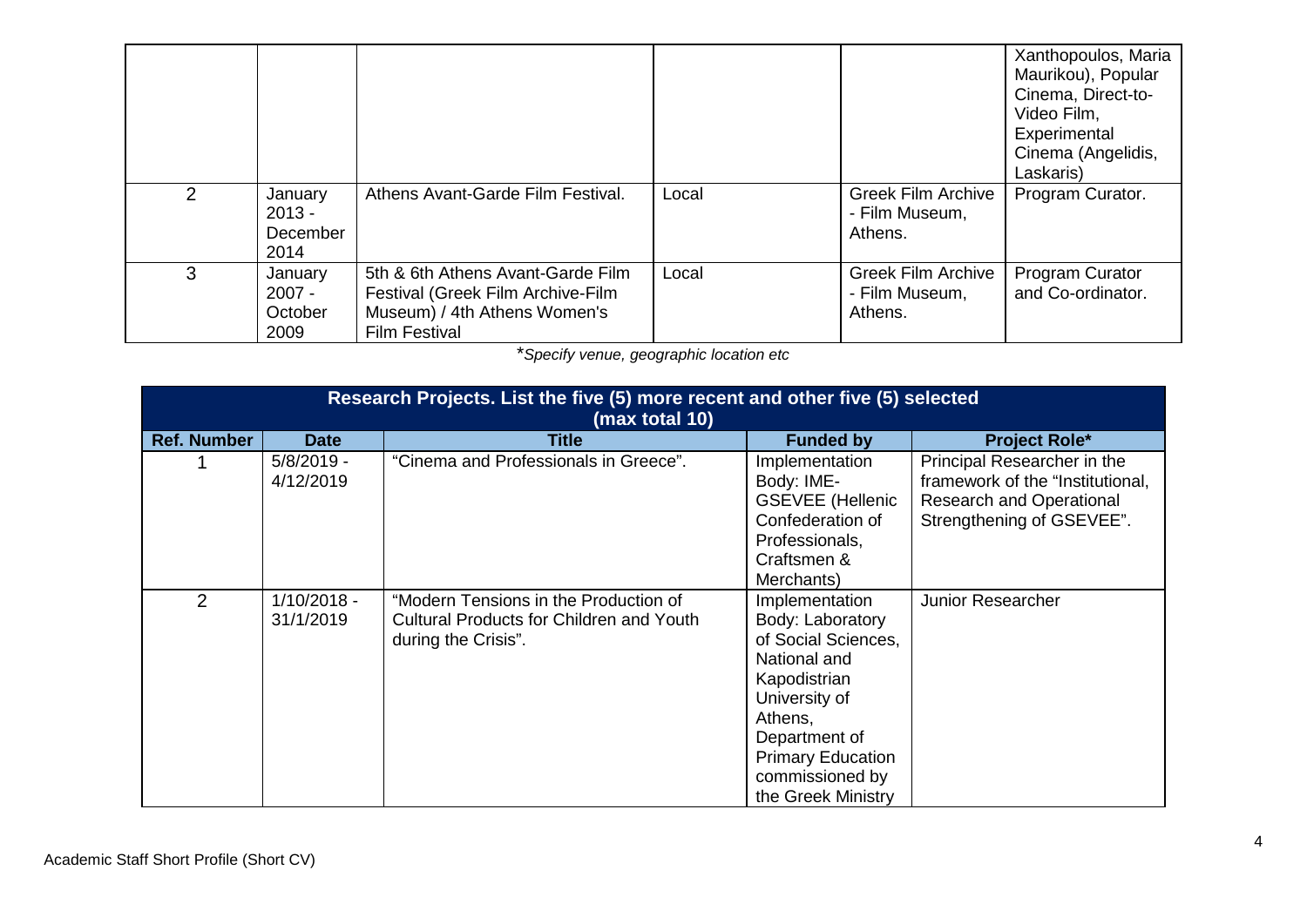|                |                            |                                                                                                                                                       | of Culture and<br>Sport.<br>Research Team:<br><b>Dimosthenis</b><br>Daskalakis,<br>Professor of<br>Sociology (UOA) &<br>Rea Kakampoura,<br>Associate<br>Professor of<br>Folklore (UOA)                                                                                |                                                  |
|----------------|----------------------------|-------------------------------------------------------------------------------------------------------------------------------------------------------|-----------------------------------------------------------------------------------------------------------------------------------------------------------------------------------------------------------------------------------------------------------------------|--------------------------------------------------|
| 3              | $1/6/2017 -$<br>31/1/2019: | "Critical Heritages (CoHERE): Performing<br>and Representing Identities in Europe"<br>(Protocol Number: 72377/2016, No.<br>70/3/13477).               | Implementation<br>Body: National and<br>Kapodistrian<br>University of<br>Athens,<br>Department of<br><b>Primary Education</b><br>Scientific<br>Supervisor<br>(Greece): Apostolia<br>Galani, Assistant<br>Professor of<br>Geography and<br>Teaching<br>Geography (UOA) | <b>Postdoctoral Researcher</b><br>(Horizon 2020) |
| $\overline{4}$ | 1/09/2016 -<br>31/12/2016  | "Visual Ethnography and Education:<br>Collection, Methods and Application of<br>Audiovisual Ethnographic Data in Preschool<br>and Primary Education". | Implementation<br>Body: National and<br>Kapodistrian<br>University of<br>Athens,<br>Department of<br><b>Primary Education</b><br>Research Team:<br>Rea Kakampoura,<br><b>Assistant Professor</b><br>of Folklore<br>(Scientific<br>Supervisor) (UOA)                   | Junior Researcher                                |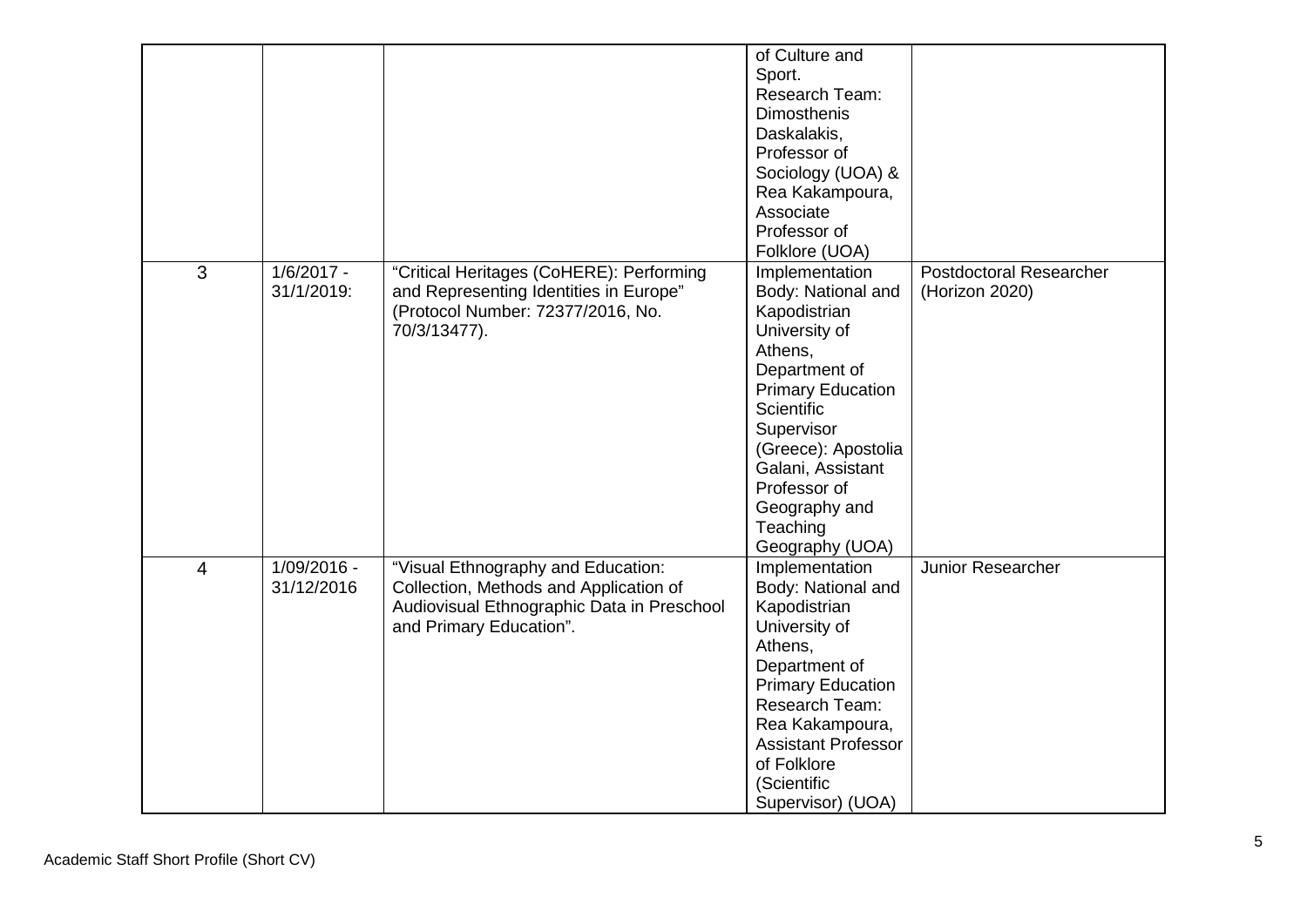|   |              |                                                                                                                  | & Thomas Babalis,<br>Professor of<br>Psycho-Sociology<br>of the School Class<br>(UOA)                                                                                                                                                                                                                    |                                          |
|---|--------------|------------------------------------------------------------------------------------------------------------------|----------------------------------------------------------------------------------------------------------------------------------------------------------------------------------------------------------------------------------------------------------------------------------------------------------|------------------------------------------|
| 5 | 2014 - 2016  | "The Greek Popular Comedy of the 1970s. A<br>Popular Film Genre under Negotiation".                              | Implementation<br>Body: University of<br>Patras, School of<br>Humanities and<br>Social Sciences,<br>Department of<br><b>Theatre Studies</b><br>Scientific<br>Supervisor:<br>Chrysanthe<br>Sotiropoulou,<br><b>Assistant Professor</b><br>of History and<br>Theory of Cinema<br>(University of<br>Patras) | <b>Postdoctoral Researcher</b>           |
| 6 | 2014 - 2015: | "The Greek Jury Drama Film (1960-1970).<br>Populism and Ethical Complexity in a Self-<br>righteous Film Cosmos". | Implementation<br>Body: Aristotle<br>University of<br>Thessaloniki,<br>School of<br>Economics and<br>Political Science,<br>Department of<br>Journalism and<br>Media<br>Scientific<br>Supervisor:<br>Vassilis Vamvakas,<br><b>Assistant Professor</b><br>of Sociology<br>(AUTH)                           | <b>Postdoctoral Fellow</b><br>Researcher |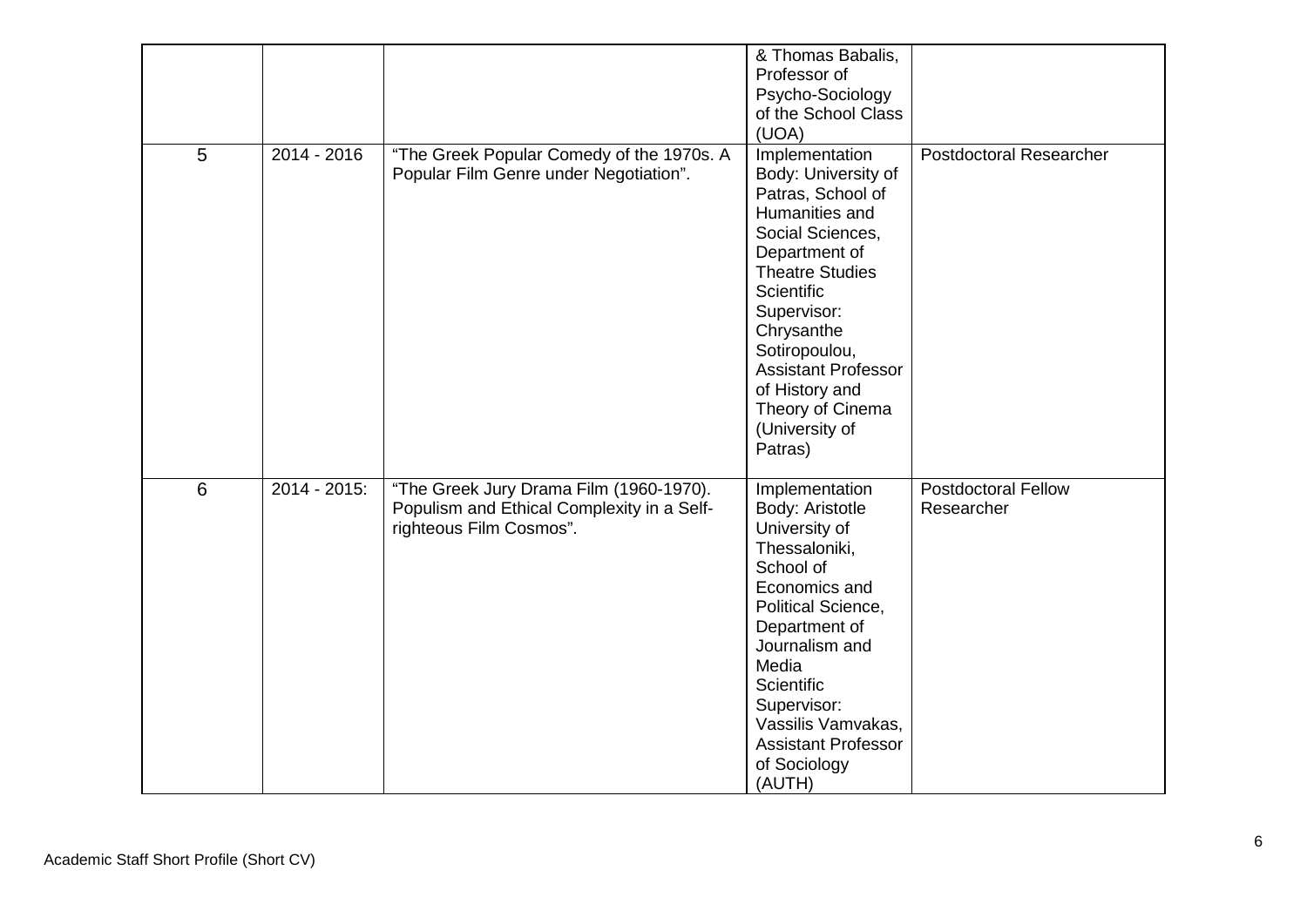| 7 | 2013 | "American Television and Culture". | Implementation             | Junior Researcher |
|---|------|------------------------------------|----------------------------|-------------------|
|   |      |                                    | Body: Cyprus               |                   |
|   |      |                                    | University of              |                   |
|   |      |                                    | Technology,                |                   |
|   |      |                                    | Department of              |                   |
|   |      |                                    | Communication              |                   |
|   |      |                                    | and Internet               |                   |
|   |      |                                    | <b>Studies</b>             |                   |
|   |      |                                    | Scientific                 |                   |
|   |      |                                    | Supervisor:                |                   |
|   |      |                                    | Angeliki Gazi,             |                   |
|   |      |                                    | <b>Assistant Professor</b> |                   |
|   |      |                                    | of Psychology              |                   |
|   |      |                                    | (CUT)                      |                   |

*\*Project Role: i.e. Scientific/Project Coordinator, Research Team Member, Researcher, Assistant Researcher, other*

| Consulting Services and/or Participation in Councils / Boards/ Editorial Committees.<br>List the five (5) more recent |               |                     |                                     |                       |  |  |
|-----------------------------------------------------------------------------------------------------------------------|---------------|---------------------|-------------------------------------|-----------------------|--|--|
| <b>Ref. Number</b>                                                                                                    | <b>Period</b> | <b>Organization</b> | <b>Title of Position or Service</b> | <b>Key Activities</b> |  |  |
|                                                                                                                       |               |                     |                                     |                       |  |  |
|                                                                                                                       |               |                     |                                     |                       |  |  |
|                                                                                                                       |               |                     |                                     |                       |  |  |
|                                                                                                                       |               |                     |                                     |                       |  |  |
|                                                                                                                       |               |                     |                                     |                       |  |  |

| Awards / International Recognition (where applicable). List the five (5) more recent and other five (5) selected.<br>(max total 10) |             |              |                    |  |  |  |
|-------------------------------------------------------------------------------------------------------------------------------------|-------------|--------------|--------------------|--|--|--|
| Ref.<br><b>Number</b>                                                                                                               | <b>Date</b> | <b>Title</b> | <b>Awarded by:</b> |  |  |  |
|                                                                                                                                     |             |              |                    |  |  |  |
|                                                                                                                                     |             |              |                    |  |  |  |
|                                                                                                                                     |             |              |                    |  |  |  |